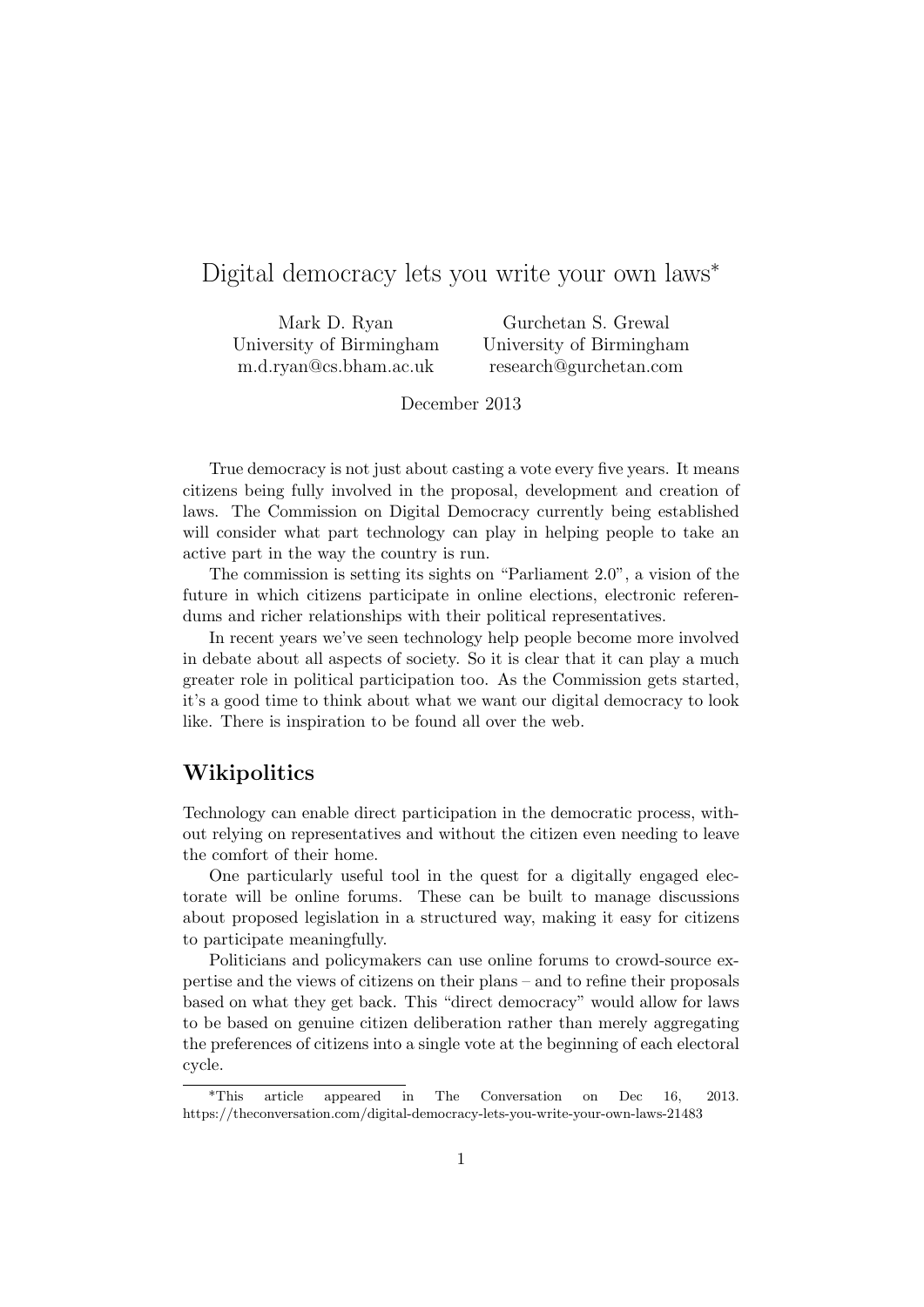Wikipedia is an example of how this system might work, but it also shows some of the problems that can arise when technology and democracy mix.

Wikipedia has relatively little mechanism for coordinating edits, instead allowing editors to work on their own. Despite this decentralised approach, the quality of articles is generally very high. On the down side, edit wars and sock puppetry – when individuals use multiple user identities to create the impression that their views are shared by others – are an enduring concern.

To help make Wikipedia a trustworthy source, editors can build their reputation by establishing a track record of constructive behaviour. Wikipedia has a hierarchy of users for administrative purposes, based on community approval, but all users are considered to have equally valid opinions regarding Wikipedia content. The emphasis is on building consensus; an arbitration committee deals with disputes that remain unresolved.

### **Reddit, rate it, vote it**

More formal mechanisms are to be found elsewhere online that could help provide the kind of format and structure that might be needed to produce good legislation. In Yahoo! Answers, for example, readers can vote up and vote down contributions made by others. Writers who are voted up gain points that indicate their good reputation. Other question-and-answer forums, such as Reddit and Stack Overflow, use similar mechanisms. This kind of collaboration can be further improved using the kind of real-time simultaneous editing provided by Google docs.

But again, there are perils. Time wasters, product pushers and disruptive trolls are bad news in online forums and can disrupt the way they operate. In the context of digital democracy, the potential for damage is even higher.

We will need to develop mechanisms that would make it possible for everyone to get involved in Parliament 2.0 in a fair and transparent way. This includes preventing abuse by lobbyists, special-interest groups, and extremists, who may try to thwart the mechanisms for non-democratic purposes. Unlike in traditional voting, which provides each person with one vote, we can't assume that everyone will participate in digital democracy equally. That makes it quite difficult to define fairness. It is also difficult to balance accountability (needed to prevent trolling) and privacy (needed to allow free expression).

### **Online voting**

Computer scientists have made great progress in figuring out how online elections could be made secure. One important idea is to design systems